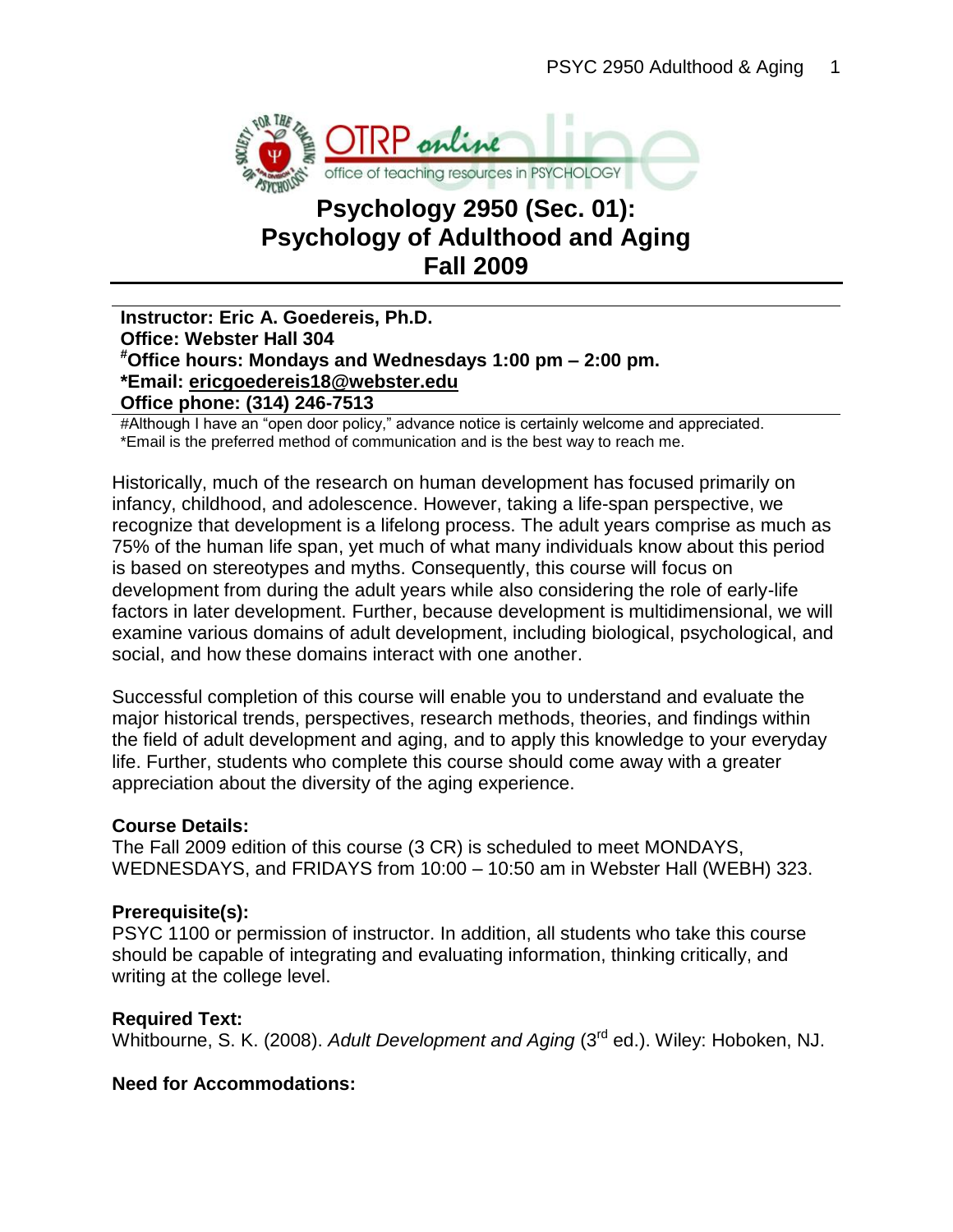If any student in this course has a need for special arrangements, such as note-taking assistance or other accommodations because of a documented disability, please feel free to discuss this with me privately. The college has professionals to guide, counsel, and assist students with disabilities or learning differences. The Academic Resource Center (Loretto Hall Rm. 6; x7495) will evaluate and approve your accommodation needs. If you receive services from the Academic Resource Center that require accommodations in this class, you will need to inform me, but I will hold any information you share in strictest confidence unless you inform me otherwise. Again, please feel free to make an appointment with me to discuss any specific needs you may have. If you have a disability and have no need for accommodation, the use of the Academic Resource Center or discussing the issues with me is voluntary.

# **Course Objectives:**

**Objective 1:** To gain a better understanding of the field of adult development and aging, both historic and current.

**Objective 2:** To increase your basic knowledge of the individual and interactive influences of biology and the environment on adult development and aging.

**Objective 3:** To help you imagine your own future, as well as the future of your family, friends, and society.

**Objective 4:** To become familiar with research methods commonly used by developmental psychologists and the scientific method, as well as the benefits and limitations of this method of inquiry, as it related to adult development and aging.

**Objective 5:** To develop critical thinking skills related to the application of empirical (research) findings.

**Objective 6:** To develop a greater appreciation about the diversity of the aging experience.

**Objective 7:** To foster an awareness of "best practices" that you can apply to your own life.

# **Course Policies and Expectations:**

**1.** Given the multidisciplinary nature of the study of adult development and aging, the field is quite broad and thus there is a great deal of information to cover. With this in mind, **class attendance is expected and strongly encouraged**, given that material will be presented that is not in the book and missing class can adversely impact your grade.

**2.** It should be noted that, as is common in many university-level courses, class meetings will be devoted primarily to enhancing, rather than duplicating, the textbook material. Thus, other than for the first meeting, **I expect you to have read the assigned material in advance.** This expectation allows the class to be more interactive, which will (ideally) result in class meetings characterized more by "us" discussing the material instead of you simply listening to me lecture. Please come to class with your thoughts, questions, and comments ready to contribute and participate. **Note that a portion of your final grade will be determined by your active participation in the course.** If it becomes apparent that students are not reading the material, I reserve the right to give pop quizzes at the beginning of the class.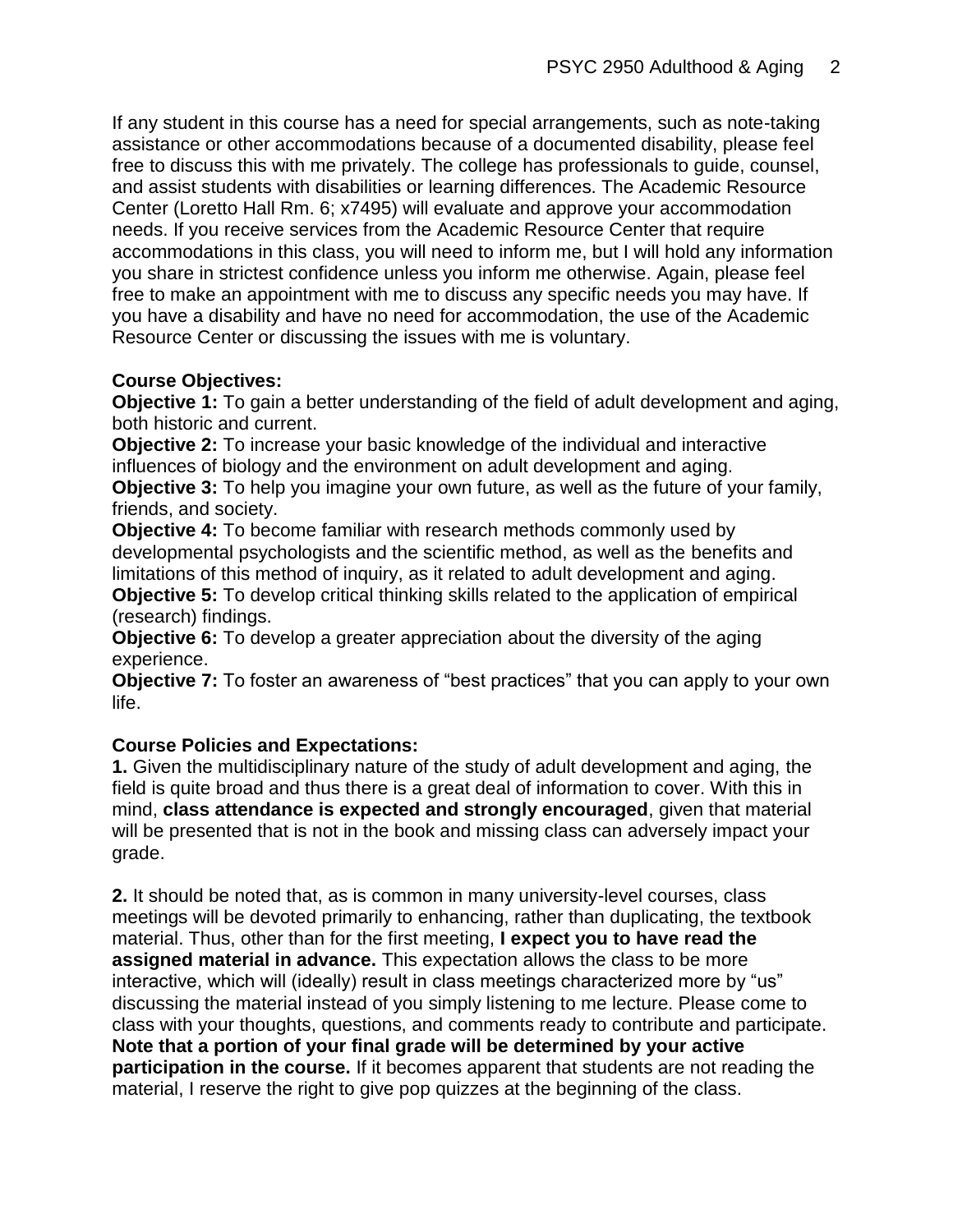**3. Missed notes cannot be borrowed from me.** Therefore, I strongly encourage you to get to know at least a few of your fellow classmates and once you do, consider jotting down their email addresses in case you need to catch up on notes or announcements in the event that you miss a class.

**4. I will be using WorldClassRoom** (aka "Blackboard"), an online course management program, to post grades, select notes, announcements, and other course information. I will also use the email function within WorldClassRoom in order to communicate most efficiently with the class. This means that you are **EXPECTED** to periodically access the course site and to retrieve (and respond to, when appropriate) the information emails I send through this software. You should spend some time on the course website as soon as possible, particularly if you are "new" to WorldClassRoom. If you're having trouble, just ask!

WorldClassRoom may be accessed in your "Student" tab through your Webster University Connections account. If you have any problems accessing WorldClassRoom information for this course, please contact the University's Help Desk at 426-5995.

**5. Please respect others in the class by turning off all cell phones and pagers before entering the room.** As members of a professional community, your behavior should communicate a respect for your colleagues. Thus, out of respect for others, please turn off all electronic devices before class begins. Laptops may be used in class but are only to be utilized for class related activities (e.g., taking notes) and their use is restricted to the back or sides of the classroom so that other students are not distracted during lecture. This expectation falls under "Class Participation" (discussed in greater detail below).

**6.** Note that I do not give Incompletes and thus **students who fail to complete any and all course requirements will receive final grades corresponding to points earned.** 

# **Academic Integrity:**

Academic dishonesty includes but is not limited to: stealing or altering test instruments or other course materials; offering, giving, or receiving unauthorized assistance on course assignments; and submitting another's work as your own.

Any student who deliberately or unintentionally submits an assignment as his/her own work which is in any part taken from another person's work without proper acknowledgment is guilty of plagiarism. That includes downloading papers or other information from the internet, and claiming it as one's own. Punitive action for a student guilty of plagiarism or cheating may include a grade of "**F" for the assignment OR dismissal from the course with a grade of "F" – at the discretion of the instructor. Note:** All papers submitted for this course are subject to review using TurnItIn, the University's plagiarism database.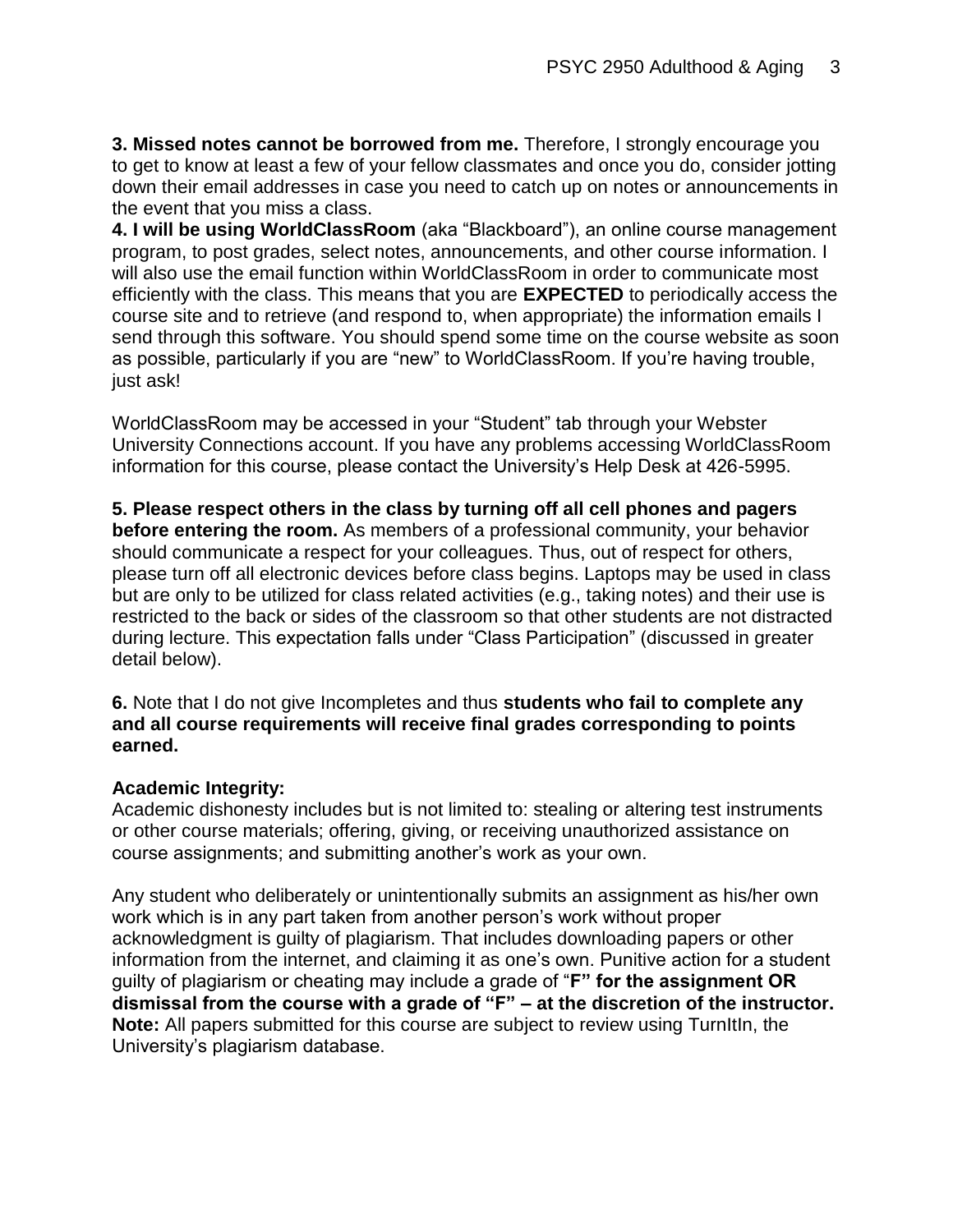Ignorance regarding any form of cheating or plagiarism is not an excuse. Here are some websites that may help you avoid the issue of plagiarism, particularly plagiarism due to paraphrasing too closely to the original source(s):

**Establishing Authorship by Paul C. Smith, Alverno College** [\(http://www.webster.edu/~woolflm/author1.htm\)](http://www.webster.edu/~woolflm/author1.htm)

- [APA's Style Guide](http://www.uwsp.edu/PSYCH/apa4b.htm) (http://www.uwsp.edu/PSYCH/apa4b.htm)
- [Avoiding Plagiarism](http://owl.english.purdue.edu/owl/resource/589/01/) [\(http://owl.english.purdue.edu/owl/resource/589/01/\)](http://owl.english.purdue.edu/owl/resource/589/01/)
- [The University of Indiana's Online Plagiarism Tutorial](http://www.indiana.edu/~istd/)

(http://www.indiana.edu/~istd/) - You can print out a certificate of completion!

# **Course Requirements and Grading**:

Your final course grade will be based on the number of points you earn through various assessments including:

**1. THREE (3) objective in-class examinations, each worth 100 pts (Total = 300 pts possible).** I strongly believe that assessment should be multidimensional. Thus, I believe it is important that you not only demonstrate your understanding of the course material, but that you are able to articulate and apply your knowledge in a variety of ways. Therefore, each exam will include items from both the assigned readings and additional lecture information. **Please note, lecture does not entirely duplicate the text, and some important topics will only be covered in the readings.**

**Please note:** All exams must be taken on the date scheduled except in case of an emergency. If you know you will miss an exam for a credible reason (e.g., death in family, university-sponsored event, illness), you should speak with me in order to try to schedule a time to take the exam early. NO make-up exams will be made available to make up for a missed exam.

**2. Attendance and participation in FIVE (5) family meetings, each worth 20 points (Total = 100 pts possible).** At the beginning of the semester you will be assigned to a classroom family for the duration of the semester. Within this family, you will develop and assume a particular role (e.g., 45 year old working mom, 78 year old widower, 25 year old slacker son who lives in the basement and appears to be on the seven year plan) for meetings with your family. During certain periods of the semester when an exam is not scheduled, we will break into our families for meetings to discuss and address a particular issue relevant to your family. All issues will relate to a particular topic we've covered in class. Examples of issues include Grandma Helen slipping in the driveway (physical aging), the birth of a child (family roles), Grandpa Pete's impairment due to Alzheimer's disease (caregiving), and your great aunt's desire to remain in a home that is probably too large for her current needs and lifestyle (successful aging).

During family meetings, family members will explore with each other how they might deal with the issue, how they might each experience it differently by virtue of their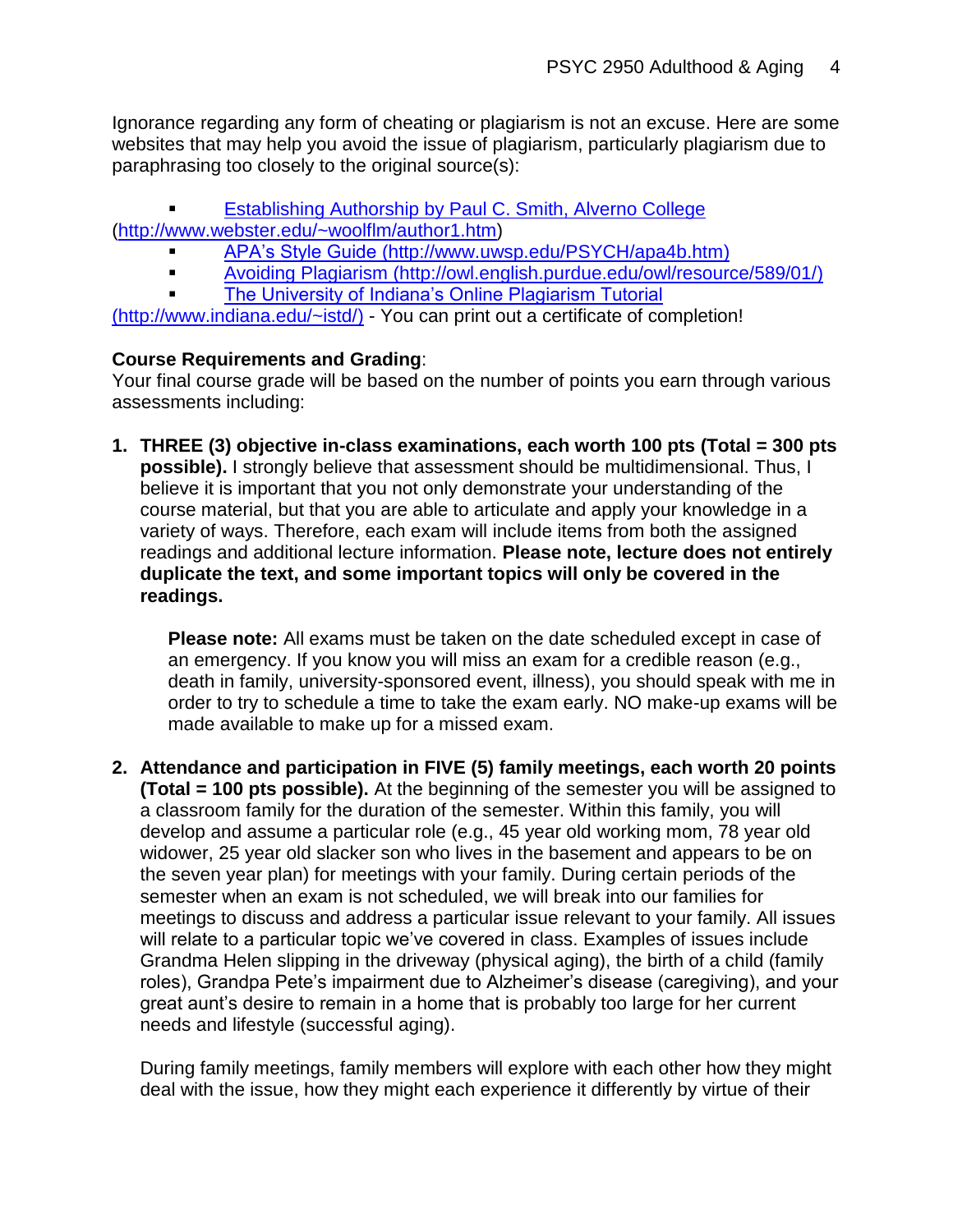different roles, and how their ethnic and socio-economic context might affect their experience. During each meeting, one person will take notes and be designated the family's representative for that meeting. The representative will present to the class a brief summary of the family's response to the issue at hand and submit the notes (signed by all family members who participated in the meeting) to the instructor. Note that all family members are required to take notes and serve as the family representative at least once during the course of the semester. Although it probably makes the most sense to serve as representative on the day you take notes, this is certainly not a requirement. As with most family responsibilities, contributing roles should be negotiated with the other members of your family.

- **3. THREE (3) written assignments, each worth 25 points (Total = 75 pts possible).** In addition to attendance and participation in the family meetings, each student is responsible for completing three written assignments corresponding to the topics discussed during the family meetings. These assignments will require you to explain in detail how the issue facing your family affected **you** (well, not you personally, but "you" in your fictional role) and how **you** dealt with it. These papers are an opportunity for you to demonstrate your knowledge of a particular developmental issue faced in the adult life course and apply your knowledge to a real life scenario. Thus, it will be important to draw from lectures, the textbook and other sources (e.g., PsychInfo journal articles) as you compose your responses. Although family meetings will be critical to helping you think through the issues for yourself, the papers *should not* be simple summaries of those family meetings. Papers should be typed (Times New Roman or Arial 12-point font, 1" margins) and no more than two double-spaced pages. Note that you are only required to submit three written assignments, although families will meet five times over the course of the semester.
- **4. Class participation (Total = 25 pts possible).** Although I do not necessarily believe in "attendance points" at the university-level, your involvement as an active, contributing member of the class IS certainly valued. As discussed in the "Course Policies and Expectations" section, it is expected that you will come to class having read the material and that you will be conversant on the readings listed for each date. And as discussed in Expectation #5 above, your behavior should communicate a respect for your colleagues and clearly, those who disrupt the class adversely affect everyone's learning. Although the vast majority of students do contribute positively to the class, students who are disrespectful or distracting will be asked to leave class and should expect to see a significant reduction in his or her grade. Thus, your grade for class participation will include, but will not be limited to, attendance, attention, asking questions, answering questions, and contributing opinions.
- **5. OPTIONAL research participation (Total = 10 pts possible):** Research is a critical component in the behavioral and social sciences. The experience of being a research participant can further your understanding of psychological concepts and help you become a better consumer of research. Thus, you may earn extra credit towards your final grade by: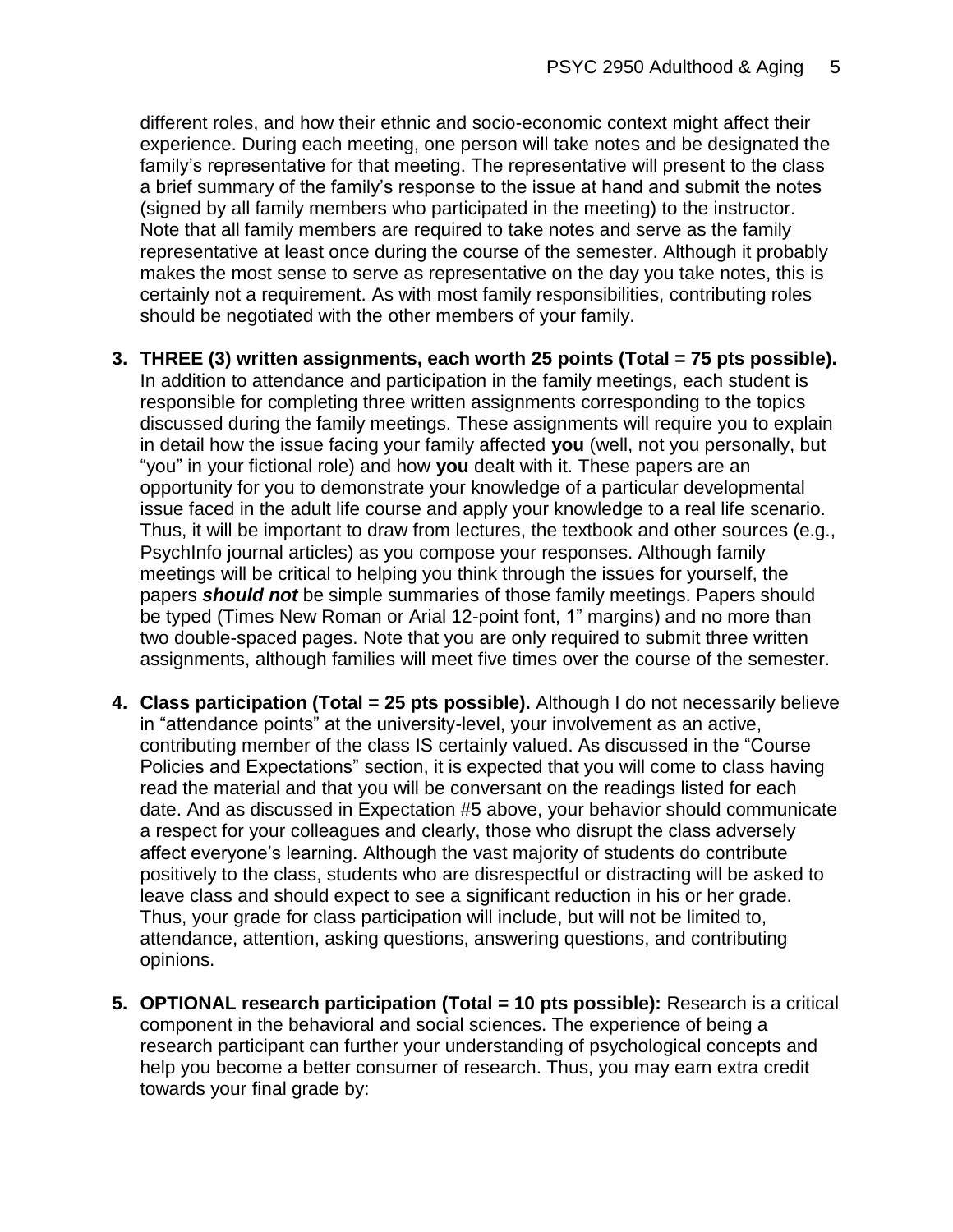(1) Completing up to 2 credit hours (approximately 60 minutes) of social science research participation during the course of the semester. Each credit hour is worth 5 points towards your final grade (for a total of 10 possible points of extra credit).

(2) Reviewing two journal articles. Articles selected for this option must be from a reputable psychology journal (not *Cosmo*, *Psychology Today,* etc.) and be approved by me beforehand. Please let me know if you require assistance locating suitable articles. If you select this option, you will be required to type out your review (double-spaced with one inch margins) following specific guidelines that will be accessible via the course website. Each review is worth a maximum of 5 points.

**Please note:** You may earn a maximum of 10 points of extra credit from the research participation options. If interested, you are free to accumulate these 10 points in any combination of research participation and/or article reviews.

With these requirements in mind, there are a maximum of **500 points** available in this course. Final grades will be assigned according to the following scale:

| $90 - 100\%$ | $450 - 500$ | A-, A Superior Work                       |
|--------------|-------------|-------------------------------------------|
| $80 - 89%$   | $400 - 449$ | B-, B, B+ Good Work                       |
| 70 – 79%     | $350 - 399$ | C-, C, C+ Satisfactory Work               |
| $60 - 69\%$  | $300 - 349$ | D, D+ Passing, but less than Satisfactory |
| $< 60\%$     | $0 - 299$   | <b>Failing</b>                            |

**Please note:** Aside from the optional research participation, there are NEITHER bonus points NOR extra credit offered in this course. There are sufficient points that may be earned through exams, in- and out-of-class activities, and participation. To do well in this course, you should:

- 1. Read the assigned materials on time.
- 2. Attend and actively participate in every scheduled class.
- 3. Attend and actively participate in every family meeting.
- 4. Review your notes and readings regularly.
- 5. Complete in- and out-of-class assignments and activities on time.
- 6. Use the resources available to you. A link to a great resource is included in your textbook. You can access a variety of interesting and helpful course materials at the companion website:<http://www.wiley.com/college/whitbourne.>

| <b>Date</b> | <b>Topic/Plan (Corresponding Readings)</b>               | <b>Assignments and</b><br><b>Special Notes</b> |  |  |
|-------------|----------------------------------------------------------|------------------------------------------------|--|--|
|             | Week 1 (Aug. $24^{th} - 28^{th}$ )                       |                                                |  |  |
|             | Course Introduction (Syllabus); What is development?     |                                                |  |  |
|             | Themes and Issues in Adult Development and Aging (Ch. 1) |                                                |  |  |
|             | Themes and Issues (cont'd)                               | <b>Assign families</b>                         |  |  |

# **COURSE CALENDAR AND ASSIGNMENTS**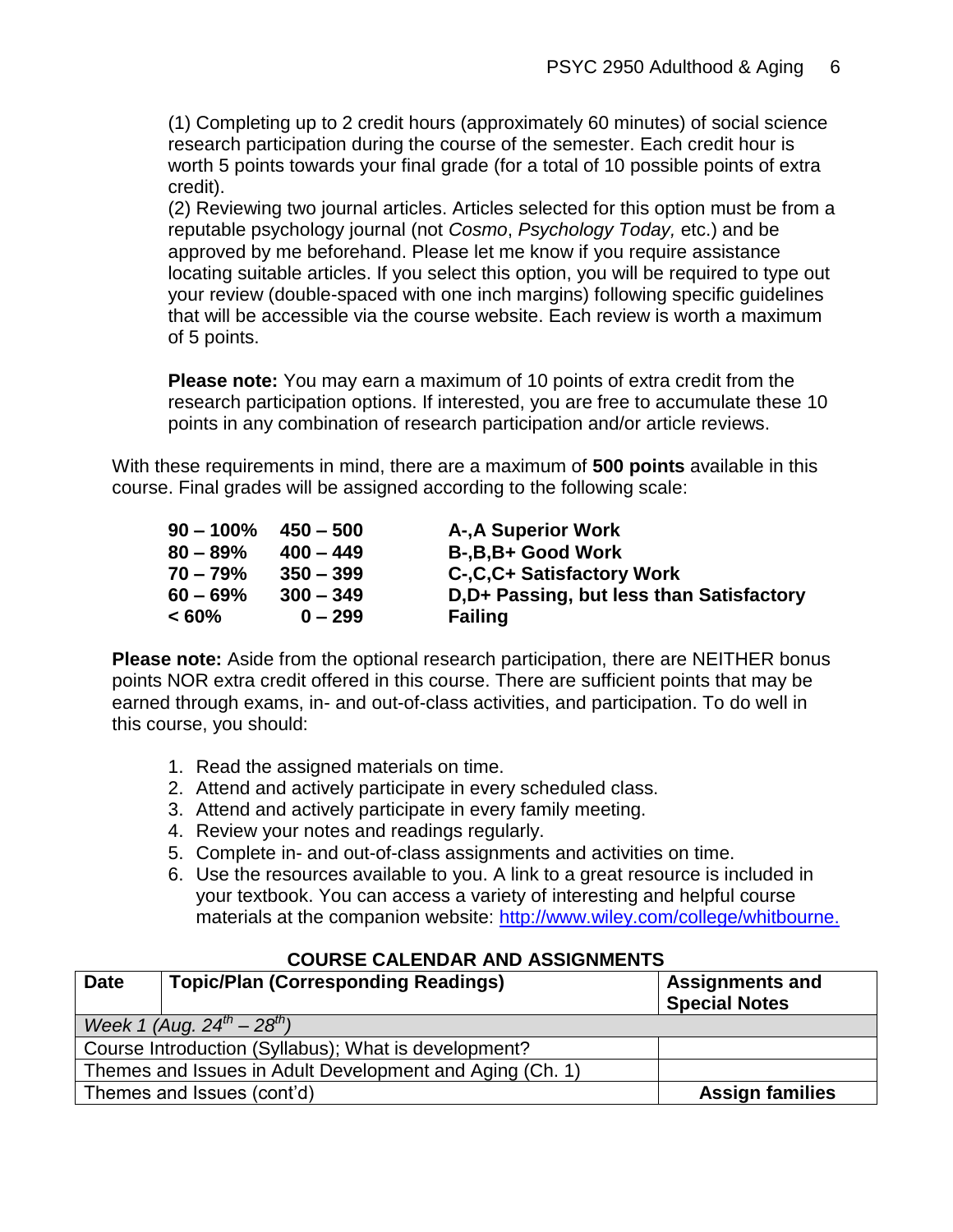| Week 2 (Aug. $31^{st}$ – Sep. $4^{th}$ )                       |                                             |  |  |
|----------------------------------------------------------------|---------------------------------------------|--|--|
| Models of Adult Development and Aging (Ch. 2)                  |                                             |  |  |
| Models of Adult Development and Aging (cont'd)                 |                                             |  |  |
| Models of Adult Development and Aging (cont'd)                 | Aug. $28^{th}$ –<br><b>Family Meeting 1</b> |  |  |
| Week 3 (Sep. $7^{th}$ – Sep. 11 <sup>th</sup> )                |                                             |  |  |
| Sep. $7th$                                                     |                                             |  |  |
| <b>NO CLASS: Labor Day</b>                                     |                                             |  |  |
| How do we study adult development and aging? (Ch. 3)           |                                             |  |  |
| How do we study adult development and aging? (cont'd)          |                                             |  |  |
| Week $4 \overline{(Sep. 14^{th} - Sep. 18^{th})}$              |                                             |  |  |
| Section wrap-up; review                                        |                                             |  |  |
| Sep. 16 <sup>th</sup>                                          |                                             |  |  |
| Exam 1 (Chapters 1-3)                                          |                                             |  |  |
| Physical Changes (Ch. 4)                                       |                                             |  |  |
| Week 5 (Sep. $21^{st}$ – Sep. $25^{th}$ )                      |                                             |  |  |
| Physical Changes (cont'd)                                      |                                             |  |  |
| Cognitive Changes (Ch. 6)                                      |                                             |  |  |
| Cognitive Changes (cont'd)                                     |                                             |  |  |
| Week 6 (Sep. $28^{th}$ – Oct. $2^{nd}$ )                       |                                             |  |  |
| Summary of physical and cognitive changes (Review Ch. 4 and 6) | Sep. $28^{th}$ –<br><b>Family Meeting 2</b> |  |  |
| Language, Problem Solving, and Intelligence (Ch. 7)            |                                             |  |  |
| Language, Problem Solving, and Intelligence (cont'd)           |                                             |  |  |
| Week 7 (Oct. $5^{th}$ – $9^{th}$ )                             |                                             |  |  |
| Health and Wellness (Ch. 5)                                    |                                             |  |  |
| Oct. $7th$                                                     |                                             |  |  |
| NO CLASS: WebsterWorks Worldwide Community Service Day         |                                             |  |  |
| http://www.webster.edu/www/                                    |                                             |  |  |
| Health and Wellness (cont'd)                                   |                                             |  |  |
| Week 8 (Oct. $12^{th} - 16^{th}$ )                             |                                             |  |  |
| Health and Wellness (cont'd)                                   |                                             |  |  |
| Mental Health (Ch. 11)                                         |                                             |  |  |
| Mental Health (cont'd)                                         |                                             |  |  |
| October $19^{th}$ – $23^{rd}$                                  |                                             |  |  |
| <b>NO CLASSES: Fall Break</b>                                  |                                             |  |  |
| Week 9 (Oct. $26^{th} - 30^{th}$ )                             |                                             |  |  |
| Summary of health                                              | Oct. $26^{th}$ –<br><b>Family Meeting 3</b> |  |  |
| Section wrap-up; Review                                        |                                             |  |  |
| Oct. $30th$                                                    |                                             |  |  |
| Exam 2 (Chapters 4 -11)                                        |                                             |  |  |
| Week 10 (Nov. $2^{nd}$ – Nov. $6^{th}$ )                       |                                             |  |  |